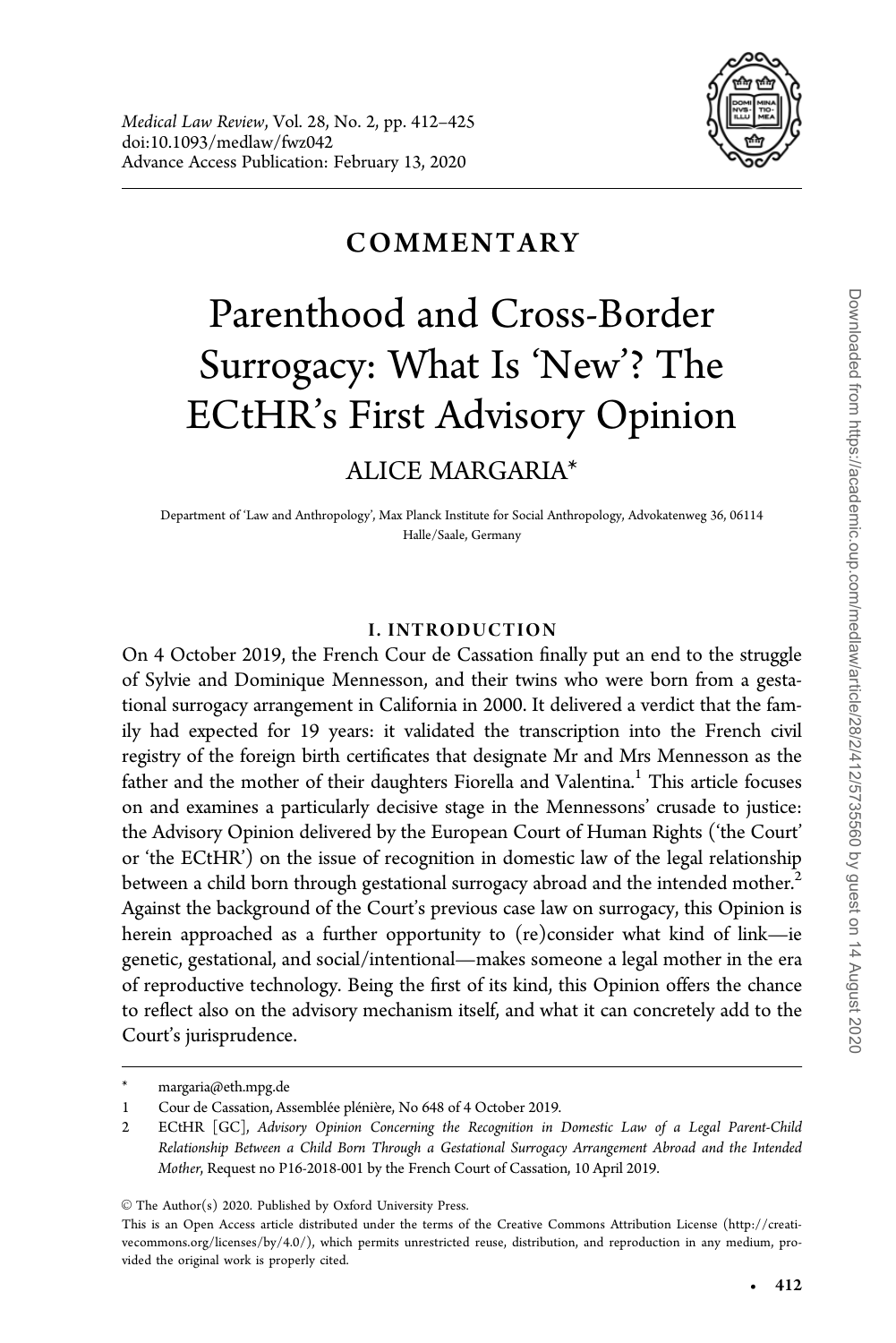This article is divided into five sections. Section II introduces the Court's involvement in the area of cross-border surrogacy and the 'new' advisory mechanism available under Protocol No 16.<sup>3</sup> In Section III, the focus shifts on the first Advisory Opinion issued by the Grand Chamber, in particular on the context against which it originated. Section IV is devoted to outlining the Opinion's content, starting from the preliminary considerations made by the Court and followed by the latter's response to the two questions raised by the French Cour de Cassation. Sections V and VI include the analytical core of this article and engage with two distinct yet interrelated aspects. Section V reflects on the way the Opinion has been drafted and argues that it realises a 'good compromise'4 between the—often perceived as competing—approaches of individual justice and constitutional justice. Despite its focus on the Mennesson case, the Court offers indeed also some guidance on how to deal with future cases. The content of such guidance is dissected in Section VI, which brings to the fore the 'construction' of motherhood emerging from the Advisory Opinion. It will be concluded that, despite remaining anchored to the idea that biology is to be privileged, this Opinion reveals the Court's awareness that being a mother—and more generally, a parent—entails much more and sometimes something different from contributing with one's own genetic material to conception and/or gestating a pregnancy.

# II. THE ECTHR AND CROSS-BORDER SURROGACY: INTRODUCING THE 'NEW' ADVISORY MECHANISM

Judges have been compared to 'certified architects or engineers of the New Biology'.<sup>5</sup> Bioethics is indeed an area in which the judiciary has long since played—and continues to play—a driving role in moulding the legal response to new social realities created as a result of scientific progress.<sup>6</sup> Owing to exigencies of time, written laws might become largely obsolete or even lead to absurd outcomes when applied to circumstances that were unforeseeable at the time of drafting. New laws directed to regulate new situations in contemporary society tend to be enacted with a delay and—whenever in place—are often the result of compromises between diverging cultural, political, and other social forces, thus eventually leaving room for judicial interpretation. It is therefore not surprising that, vis-à-vis disputes concerning bioethical issues, judges are often called to 'fill the void of indecisiveness'.7

This dynamic can be observed also within the domain of surrogacy and, more specifically, with respect to the controversial implications of cross-border arrangements on the establishment of legal ties between the child and the intended parents. Apart

<sup>3</sup> Protocol No 16 to the Convention on the Protection of Human Rights and Fundamental Freedoms, 2 October 2013 (entry into force on 1 August 2018) <https://www.echr.coe.int/Documents/Protocol 16 [ENG.pdf](https://www.echr.coe.int/Documents/Protocol_16_ENG.pdf)> accessed 19 October 2019.

<sup>4</sup> J Jahn, 'Normative Guidance from Strasbourg Through Advisory Opinions – Deprivation or Relocation of the Convention's Core?' (2014) 74 Zeitschrift für ausländisches öfentliches Recht und Völkerrecht 821, 823.

<sup>5</sup> GP Smith II, 'Judicial Decisionmaking in the Age of Biotechnology' (1999) 13 Notre Dame Journal of Law, Ethics and Public Policy 93, 118.

<sup>6</sup> C Byk, 'Courts as Actors of Policy Making in Bioethics' (2006)  $17(1-2)$  Journal International de Bioétique 55.

<sup>7</sup> Smith II (n 5) 94; A Margaria, Nuove Forme di Filiazione e Genitorialità: Leggi e Giudici di Fronte alle Nuove Realta` (Il Mulino 2018) 267–69.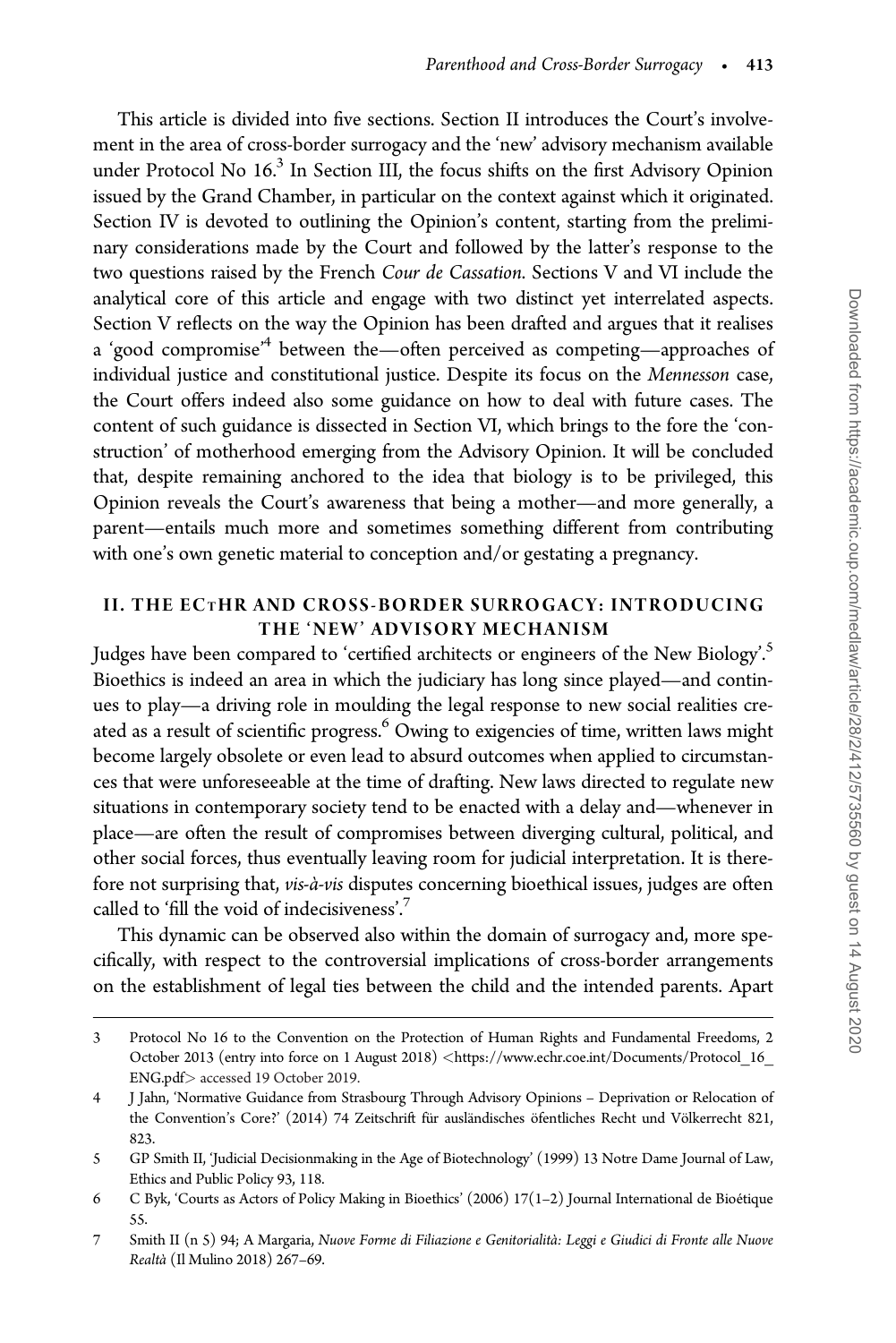from troubling national judges in Europe and beyond, the issue of whether and how parent–child relationships created through surrogacy arrangements abroad ought to be legally recognised has also reached the ECtHR. In light of the significant impact that its decisions have had on the legislation of the Contracting States, the Court is viewed as one of the most influential institutional actors not only in the creation of European family law<sup>8</sup> but also in the production of what has become known as 'biolaw'.<sup>9</sup>

It follows from the 'living instrument' approach as one of its main interpretative doctrines that the Court has been called to reflect on the repercussions of social and technological progress on human rights in various fields—including that of reproductive rights—on several occasions. Considering the sensitive moral and ethical issues that arise 'against a background of fast-moving medical and scientific developments',<sup>10</sup> the Court has generally acknowledged a particular need for restraint and proved overall hesitant to interfere with national policies concerning bioethical issues.<sup>11</sup> In relation to surrogacyrelated claims, however, the stance adopted by the Court has been less cautious than expected. On the specific issue of the recognition of intended parenthood following surrogacy, the Court has exercised its role of 'shaping rights'12 through a double channel. Not only has this issue been dealt within the Court's contentious case law, but it has also been at the core of its first Advisory Opinion adopted under the new Protocol No 16.

This Protocol opens up the possibility for the 'highest domestic courts' to request the Court to deliver an Advisory Opinion on 'questions of principle relating to the interpretation or application of the rights and freedoms defined in the Convention or the protocols thereto'.<sup>13</sup> In the wake of the concern shown by Government leaders of the Contracting States at the Brighton Conference,<sup>14</sup> this advisory function has been designed to improve the functioning and long-term effectiveness of the system of the European Convention on Human Rights (ECHR) by pursuing two fundamental objectives: enhancing the interaction between the Court and national courts<sup>15</sup> and alleviating the Court's caseload. The underlying rationale is that the advisory function could serve as a 'pre-emptive standard setting mechanism'<sup>16</sup>: if the Court succeeds in providing guidance to national courts in interpreting and applying Convention standards, it is expected that a higher number of cases could be easily solved at the national level.

<sup>8</sup> JM Scherpe, European Family Law – The Present and the Future of European Family Law (Edward Elgar Publishing 2016) 18.

<sup>9</sup> L Poli, 'Il primo (timido) parere consultivo della Corte europea dei diritti umani: ancora tante questioni aperte sulla gestazione per altri' (2019) 13(2) Diritti Umani e Diritto Internazionale 418, 420.

<sup>10</sup> Knecht v Romania, No 10048/10, para 59, 2 October 2012.

<sup>11</sup> For example, Vo v France [GC], No 53924/00, para 82, ECHR 2004-VIII; Parrillo v Italy [GC], No 46470/ 11, para 180, ECHR 2015.

<sup>12</sup> J Gerards and E Brems, 'Introduction' in J Gerards and E Brems (eds), Shaping Rights in the ECHR – The Role of the European Court of Human Rights in Determining the Scope of Human Rights (CUP 2014) 1–3.

<sup>13</sup> Protocol No 16 (n 3) art 1.

<sup>14</sup> Brighton Declaration, 'High Level Conference on the Future of the European Court of Human Rights' (18–20 April 2012) <[https://www.echr.coe.int/Documents/2012\\_Brighton\\_FinalDeclaration\\_ENG.](https://www.echr.coe.int/Documents/2012_Brighton_FinalDeclaration_ENG.pdf) [pdf](https://www.echr.coe.int/Documents/2012_Brighton_FinalDeclaration_ENG.pdf)> accessed on 5 October 2019.

<sup>15</sup> ibid, para 12(d); Protocol No 16 (n 3) Preamble.

<sup>16</sup> K Dzehtsiarou and N O'Meara, 'Advisory Opinion and the European Court of Human Rights: A Magic Bullet for Dialogue and Docket-Control?' (2014) 34(3) Legal Studies 444, 451.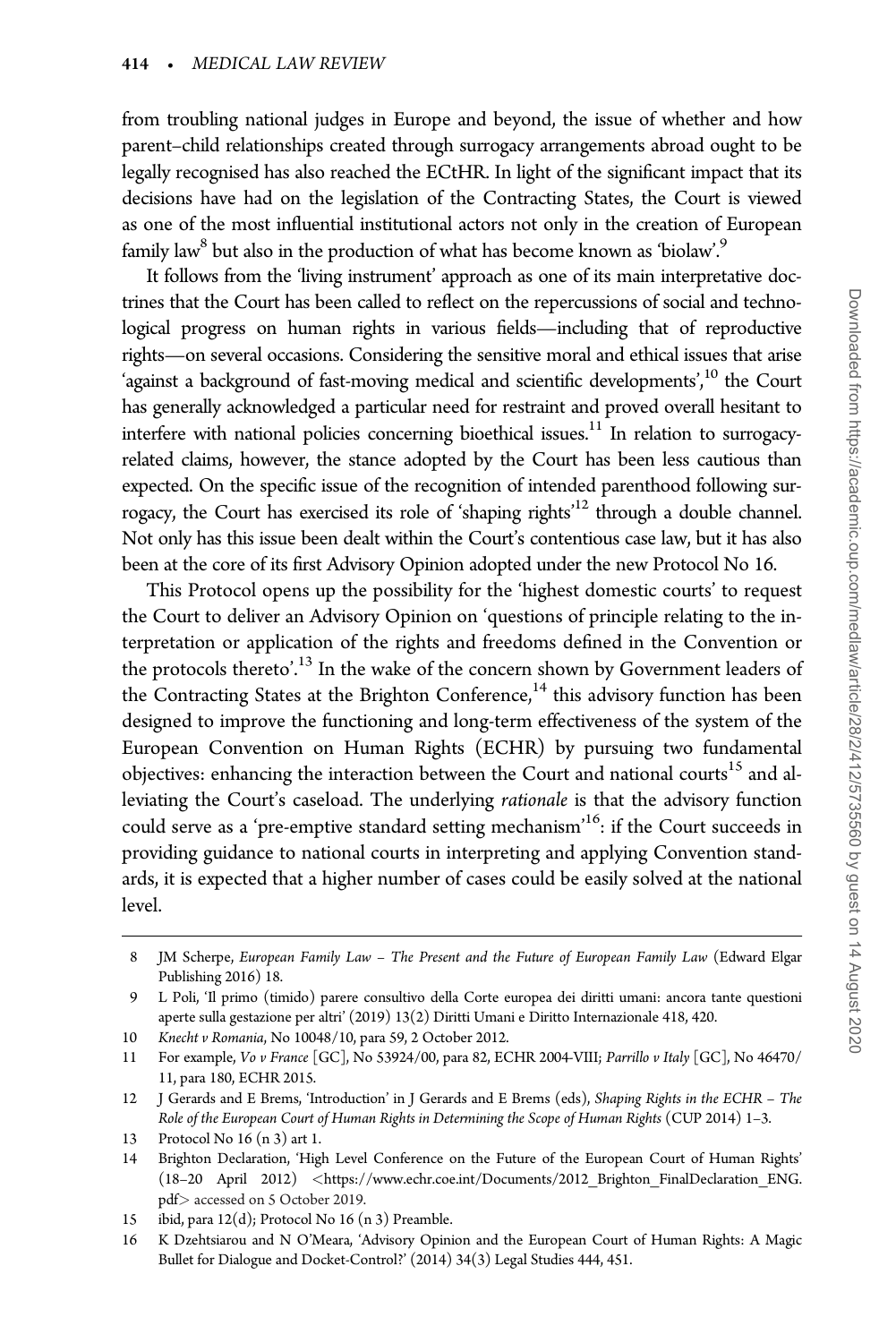Apart from being the last Contracting Party to ratify Protocol No 16 and thus to determine its entry into force, France is also the first jurisdiction to have made use of this procedure. In the face of a (further) legal initiative by Mr and Mrs Mennesson applicants of the well-known case against France decided by the ECtHR in  $2014^{17}$  the French Cour de Cassation has consulted the Grand Chamber to obtain its views on the recognition in domestic law of a legal parent–child relationship between a child born through a gestational surrogacy arrangement abroad and the intended mother. The following section will retrace the development of the Mennesson case from its outset.

# III. BACK TO THE ORIGINS: HOW DID IT ALL START?

France is among the European States where surrogacy is explicitly prohibited under the law. In practice, national bans or restrictions on the use of surrogacy and other assisted reproductive technologies (ARTs) have proved rather ineffective in preventing intended parents from accessing the sought services and attaining their reproductive goals abroad. The widespread discontent and prohibition of surrogacy—coupled with the entrenchment of the principle mater semper certa est—has however resulted in the so-called 'new illegitimacy' in Europe.<sup>18</sup> Although turning domestic prohibitions into a 'dead letter',<sup>19</sup> resorting to foreign reproductive markets has indeed often exposed intended parents to difficulties in having their parental status lawfully established abroad recognised at home and, as a result, led to disparate treatment of children born out of international surrogacy arrangements.

This Advisory Opinion originates from the story of one of these couples and their twin daughters born through gestational surrogacy in California using the intended father's sperm and donor eggs. The twins had been identified in the USA as the children of Mr and Mrs Mennesson. Once they arrived in France, they were allowed to live together but nonetheless denied recognition of their parent–child relationships as it would be contrary to public policy. After exhausting national remedies, the Mennesson family lodged an application with the ECtHR. They submitted that the children's best interests had been disregarded and complained in particular of a breach of their right to respect for private and family life guaranteed by Article 8 ECHR. In its 2014 judgment, whilst ruling out any interference with the right to respect for family life, $20$  the Court found that the refusal to recognise intended parenthood affected the children's ability to establish the essence of their identity—that includes parentage—thus violating their right to respect for private life. $^{21}$  Because of the biological connection existing between the children and their intended father, these considerations assumed—in the Court's view—a 'special dimension'.<sup>22</sup>

<sup>17</sup> Mennesson v France, No 65192/11, ECHR 2014 (extracts).

<sup>18</sup> RF Storrow, 'The Phantom Children of the Republic: International Surrogacy and the New Illegitimacy' (2012) 20(3) Journal of Gender, Social Policy and the Law 561, 565.

<sup>19</sup> BC Van Beers, 'Is Europe "Giving in to Baby Markets?" Reproductive Tourism and the Gradual Erosion of Existing Legal Limits to Reproductive Markets' (2015) 23(1) Medical Law Review 103, 105.

<sup>20</sup> Mennesson (n 17) paras 87–94.

<sup>21</sup> ibid, para 96.

<sup>22</sup> ibid, para 100. See also Labassee v France, No 65941/11, 26 June 2014; Foulon and Bouvet v France, Nos 9063/14 and 10410/14, 21 July 2016; Laborie v France, No 44024/13, 19 January 2017.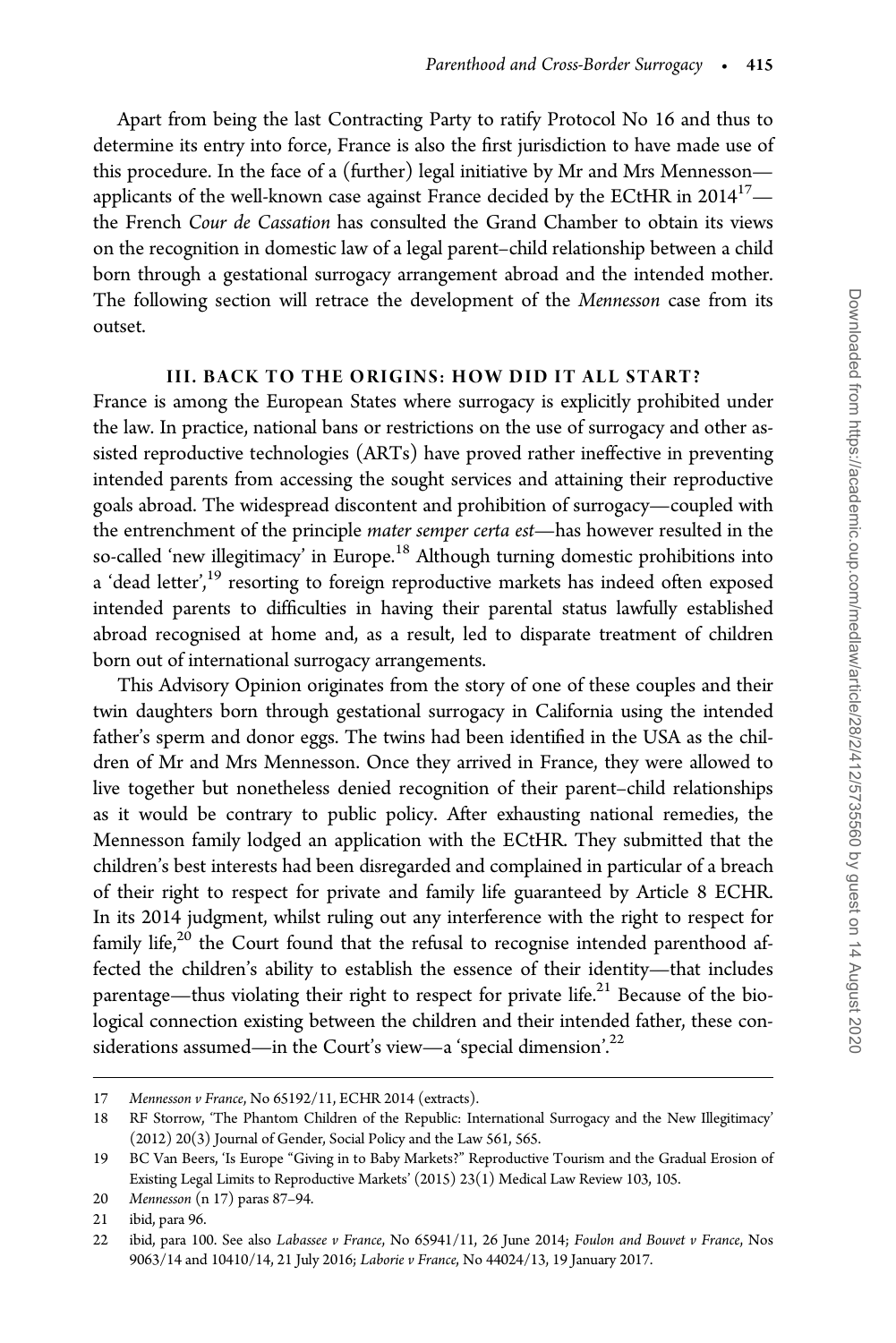This ruling has been described as 'a watershed moment for the regulation of international surrogacy in Europe<sup>23</sup> in light of its immediate effect on domestic law. In France, the Cour de Cassation tempered its position allowing for the registration of a foreign birth certificate into the French civil register, unless evidence suggests that the document is irregular, falsified and that the facts recorded do not reflect biological reality.<sup>24</sup> The recognition of intended parenthood became therefore possible in so far as the birth certificate designated the intended father as the child's father where he had a genetic connection with the child. Intended motherhood was, however, left out in the cold. The Cour de Cassation reiterated its commitment to the principle mater semper certa est and, therefore, parturition as the only criterion to determine legal motherhood.<sup>25</sup> Only 2 years later, it clarified that the intended mother could nonetheless seek to adopt the child, provided that the statutory requirements were met and adoption was in the child's best interests.26

The case of Mennesson came again under the spotlight in 2018, when the applicants took advantage of the recently established procedure that allows for the review of decisions issued by the Cour de Cassation that have been declared in violation of the ECHR by the Strasbourg judges. On 16 February 2018, the French Civil Judgments Review Court accepted their request for reviewing the previous refusal to register the foreign birth certificates. Whilst it considered the issue of the recognition of the biological father's parental relationship with his twin daughters settled, the Cour de Cassation expressed doubts as to the degree of the margin of appreciation left to the States with respect to the parental status of the intended mother. Hence, the request to clarify the effects and consequences of the ECtHR's previous jurisprudence on the position of the intended mother through the following two questions:

1. By refusing to enter in the register of births, marriages and deaths the details of the birth certificate of a child born abroad as the result of a gestational surrogacy arrangement, in so far as the certificate designates the 'intended mother' as the 'legal mother', while accepting registration in so far as the certificate designates the 'intended father', who is the child's biological father, is a State Party overstepping its margin of appreciation under Article 8 of the European Convention for the Protection of Human Rights and Fundamental Freedoms? In this connection should a distinction be drawn according to whether or not the child was conceived using the eggs of the 'intended mother'?

2. In the event of an answer in the affirmative to either of the two questions above, would the possibility for the intended mother to adopt the child of her spouse, the biological father, this being a means of establishing the legal motherchild relationship, ensure compliance with the requirements of Article 8 of the Convention?<sup>27</sup>

<sup>23</sup> C Fenton-Glynn, 'International Surrogacy Before the European Court of Human Rights' (2017) 13(3) Journal of Private International Law 546, 555.

<sup>24</sup> Cour de Cassation, Assemblée plénière, Nos 619 and 620 of 3 July 2015.

<sup>25</sup> Cour de Cassation, 1ère Chambre Civile, Nos 824-827 of 5 July 2017.

<sup>26</sup> ibid.

<sup>27</sup> Advisory Opinion (n 2) para 9.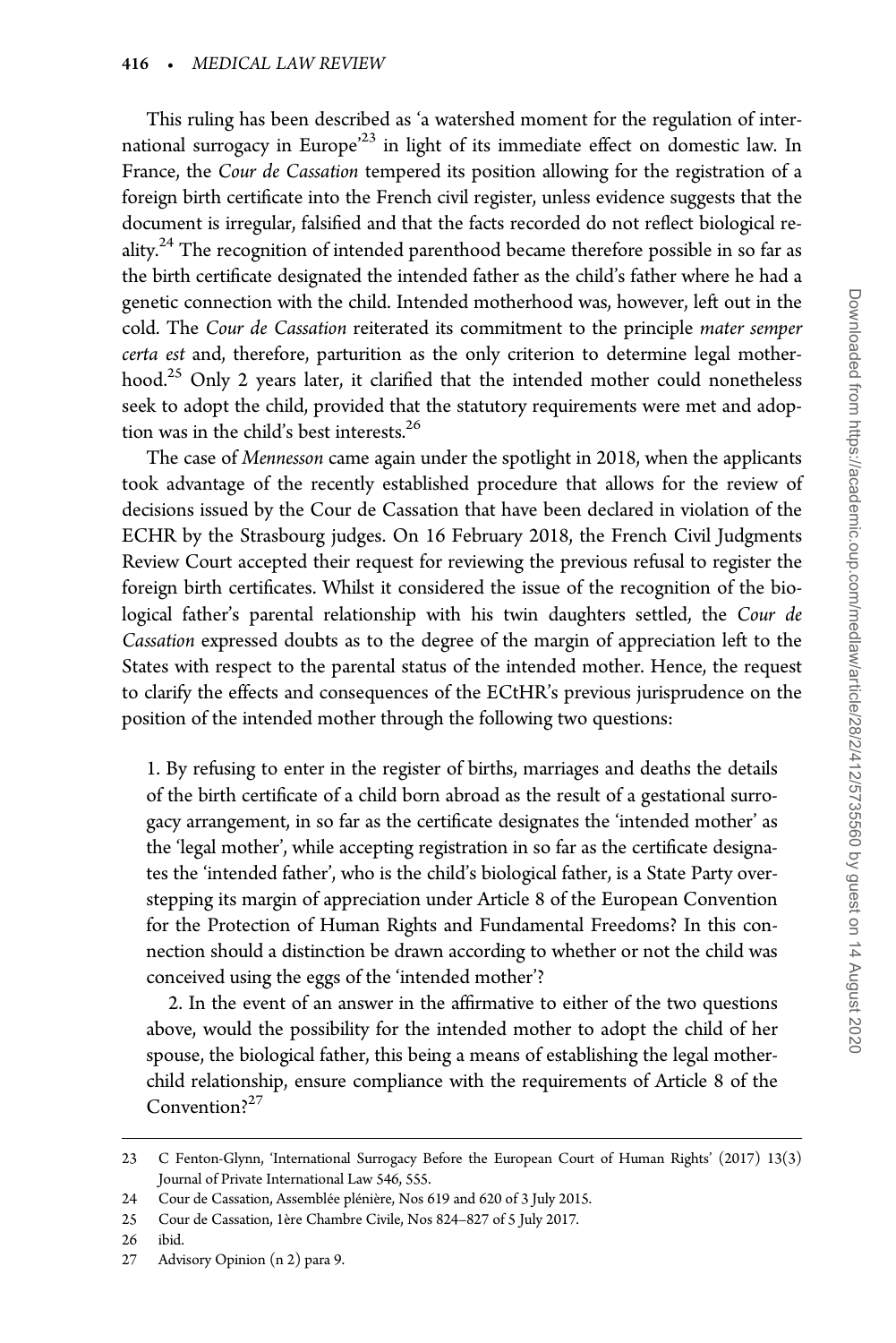### IV. THE CONTENT OF THE OPINION

#### A. Preliminary Considerations: Setting the Boundaries

Before addressing the two questions posed by the Cour de Cassation, the Grand Chamber makes some preliminary considerations in order to delimit the boundaries of its advisory function and, more specifically, of its Advisory Opinion. The Court identifies three sets of limits. First, it explains that the scope of the procedure is 'not to transfer the dispute to the Court',<sup>28</sup> but rather to provide guidance on issues related to the Convention to the requesting court or tribunal when settling the case pending before them.<sup>29</sup> It follows that the Court does not engage with the facts of the case, as it would do under its contentious jurisdiction, and does not rule on the outcome of domestic proceedings.<sup>30</sup> Rather, as clarified by the Court, it falls on the requesting national court or tribunal to draw conclusions from the Grand Chamber's Opinion and to solve the matter pending before them.<sup>31</sup>

Secondly, according to the Court, the Opinion must be limited to 'points that are directly connected to the proceedings pending at the domestic level'.<sup>32</sup> The Grand Chamber anticipates therefore that its Opinion will not deal with situations ensuing from procreative paths different from that undertaken by Mr and Mrs Mennesson. More specifically, it formally excludes situations involving traditional surrogacy arrangements—that is when the child was conceived using the eggs of the surrogate mother<sup>33</sup>—or arrangements involving the genetic material of the intended mother,<sup>34</sup> from the scope of its Opinion. Thirdly, and finally, the Court takes the time to specify that its Opinion will not address either the right to respect for family life of the children and intended parents or the latter's right to respect for private life.<sup>35</sup> At least prima facie, therefore, the approach taken by the Grand Chamber seems to be that of restricting its views to the elements that appear strictly necessary to decide the case pending before the Cour de Cassation.

#### B. Issue 1: Recognition?

The first issue raised by the Cour de Cassation concerned whether Article 8 required national authorities to recognise the legal relationship between the intended mother and the child born from surrogacy lawfully established abroad. To address this question, the Grand Chamber identifies two factors as particularly weighty: the child's best interests and the scope of the margin of appreciation enjoyed by State Parties.<sup>36</sup> With respect to the former, the Advisory Opinion reiterates that the detrimental impact of non-recognition is not limited to the parents, but affects also the children, who are consequently placed in a position of legal uncertainty regarding their identity within

- 32 ibid, para 26.
- 33 ibid, para 29.
- 34 ibid, para 28.
- 35 ibid, para 30.
- 36 ibid, para 37.

<sup>28</sup> ibid, para 25; Explanatory Report to Protocol No 16 to the Convention for the Protection of Human Rights and Fundamental Freedoms, para 11.

<sup>29</sup> ibid.

<sup>30</sup> Advisory Opinion (n 2) para 25.

<sup>31</sup> ibid.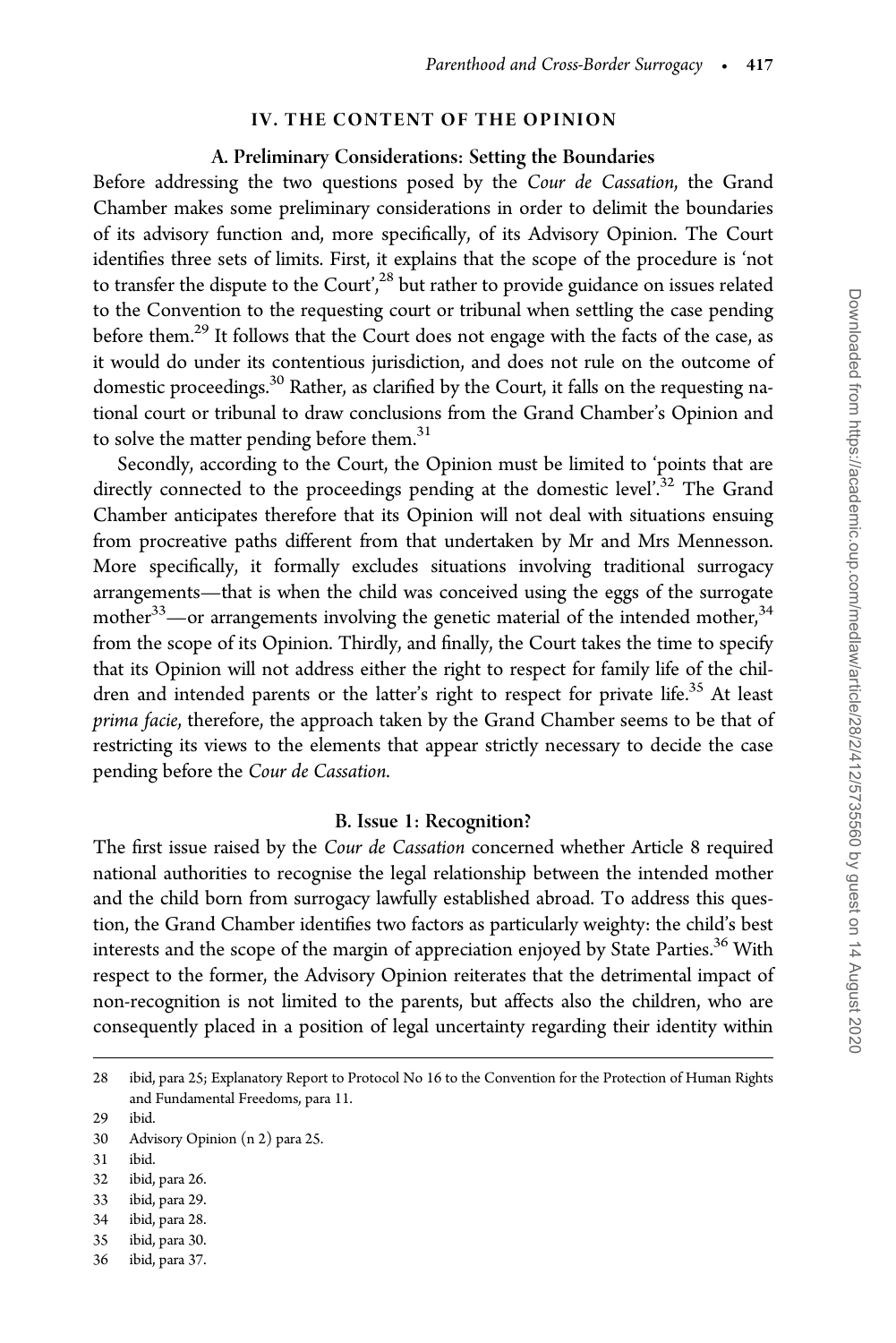society. $37$  The Court explains that the lack of recognition of the relationship between a child born through a surrogacy agreement abroad and the intended mother might be disadvantageous in many respects: children might be denied their intended mother's nationality; they might experience difficulties in remaining in their intended mother's country of residence as well as in preserving their relationship with their mother in case of parental separation; their inheritance rights might be curtailed; and, finally, they might be left with no protection in case the mother does not take care of them.<sup>38</sup>

Whilst acknowledging the 'risks of abuse'<sup>39</sup> that surrogacy arrangements trigger as well as the importance of the right to know one's origins, the Court is of the view that:

the general and absolute impossibility of obtaining recognition of the relationship between a child born through a surrogacy arrangement entered into abroad and the intended mother is incompatible with the child's best interests, which require at a minimum that each situation be examined in the light of the particular circumstances of the case.<sup>40</sup>

Moving onto discussing the margin of appreciation enjoyed by the State, this Opinion has been effectively described as 'a child of its time'.<sup>41</sup> In the so-called 'age of subsidiarity<sup>42</sup>—and, moreover, given the framing of the question by the Cour de Cassation it is not surprising that the margin of appreciation is given a central role in the Advisory Opinion. On the wake of its previous judgments, the Court recalls that—on the basis of its comparative-law survey—there is no European consensus on whether intended parenthood following surrogacy ought to be recognised.<sup>43</sup> This situation would, in line with the Court's practice, lead to a wide margin of appreciation.<sup>44</sup> The Court concludes, however, that the margin ought to be reduced because the issue at stake involves particularly important facets of an individual's identity as well as 'essential aspects of the (children's) private life'.<sup>45</sup>

Thus, given the requirement of the child's best interests and the narrow margin of appreciation afforded to Contracting States in such situations, the Court is of the opinion that Article 8 ought to be read as requiring domestic law to allow for the recognition of the parent–child relationship lawfully established abroad between the child and the intended mother, who is designated as the 'legal mother' on the birth certificate.<sup>46</sup> Prior to addressing the second question posed by the Cour de Cassation,

<sup>37</sup> ibid, para 39 referring to Mennesson(n 17) para 99.

<sup>38</sup> ibid, para 40.

<sup>39</sup> ibid, para 41.

<sup>40</sup> ibid, para 42.

<sup>41</sup> L Lavrysen, 'The Mountain Gave Birth to a Mouse: The First Advisory Opinion under Protocol No, 16' (Strasbourg Observers, 14 April 2019) <[https://strasbourgobservers.com/2019/04/24/the-mountain-gave](https://strasbourgobservers.com/2019/04/24/the-mountain-gave-birth-to-a-mouse-the-first-advisory-opinion-under-protocol-no-16/)[birth-to-a-mouse-the-first-advisory-opinion-under-protocol-no-16/](https://strasbourgobservers.com/2019/04/24/the-mountain-gave-birth-to-a-mouse-the-first-advisory-opinion-under-protocol-no-16/)> accessed on 20 October 2019.

<sup>42</sup> R Spano, 'Universality or Diversity of Human Rights? Strasbourg in the Age of Subsidiarity' (2014) 14(3) Human Rights Law Review 487.

<sup>43</sup> Advisory Opinion (n 2) para 43.

<sup>44</sup> ibid.

<sup>45</sup> ibid, para 45.

<sup>46</sup> ibid, para 46.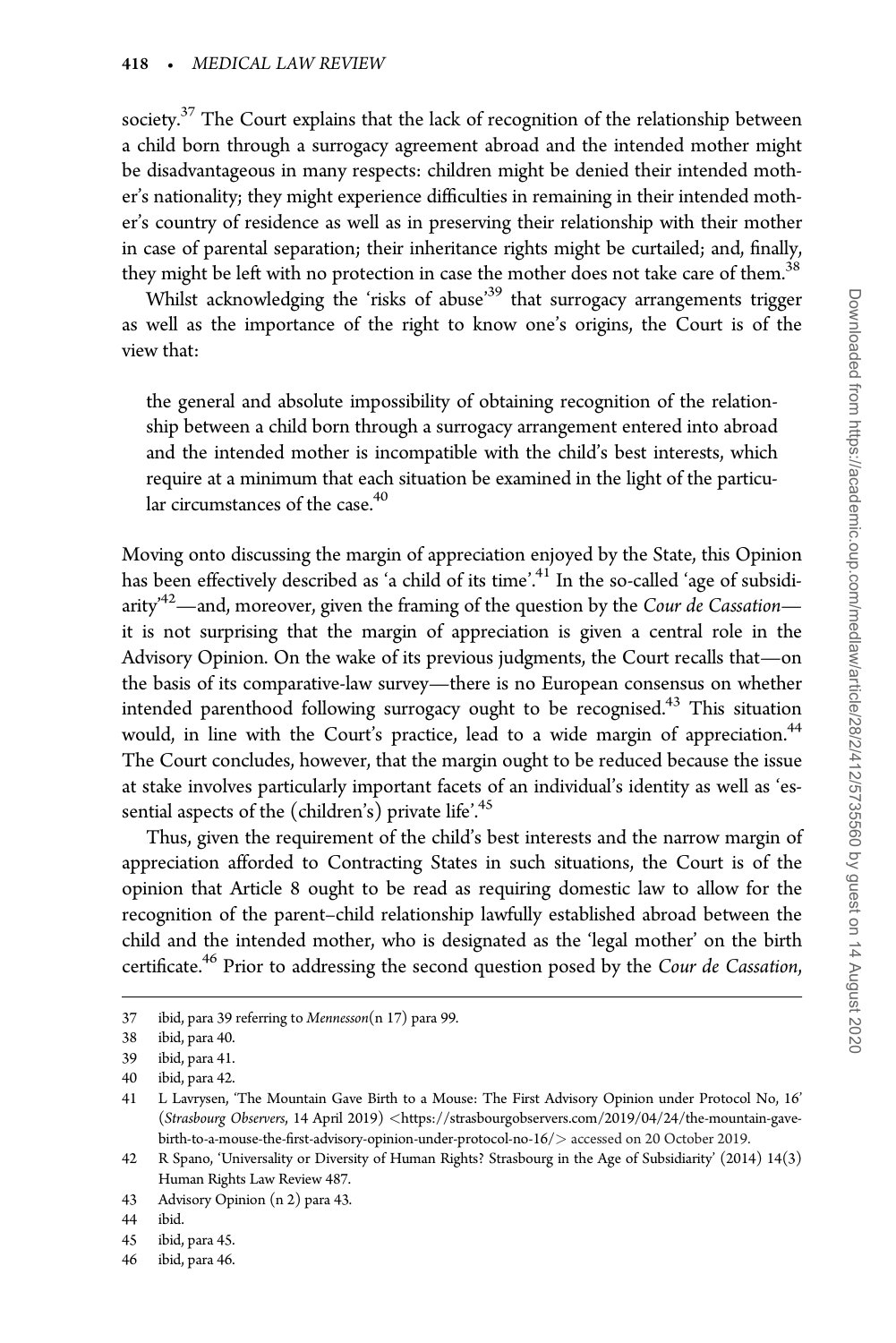the Court finds it important to add that, in the hypothetical scenario where the intended mother is genetically linked to the child, the need to provide for such recognition 'applies with even greater force'.47 In so doing, it ends up partially ignoring its own disclaimer (Section IVA) by providing some guidance—even if through an obiter dictum—on a situation that is different from the one pending before the national court.

#### C. Issue 2: What Kind of Recognition?

Having clarified that the right to respect for private life of the children born abroad from gestational surrogacy entails the possibility for the intended mother–child tie to be legally recognised, the Court goes on to examine the quo modo of such recognition. Whilst stressing that the uncertainty surrounding the children's status should be 'as short-lived as possible',<sup>48</sup> the Court argues that the choice of means by which to enable recognition falls within the State's margin of appreciation.<sup>49</sup> This conclusion is grounded on the lack of a European consensus also on this issue, and on the fact that the children's identity is perceived as 'less directly at stake'50 when the issue is how to implement the duty of recognition. In the Court's view, therefore, Article 8 does not require the recognition of the mother–child relationship ab initio, but 'at the latest when it has become a practical reality<sup>51</sup> based on the assessment of national authorities. As a result, the Court does not consider the entry of the foreign birth certificate into the register of births, marriages, and deaths as the only acceptable form of recognition.52 Adoption by the intended mother represents—in the Court's opinion—a valid alternative, provided that national legislation enables a decision to be taken 'promptly and effectively, in accordance with the child's best interests'.<sup>53</sup>

As summarised by Lavrysen, therefore, the sole obligation that the Opinion prescribes is to provide 'access to an effective procedural mechanism'<sup>54</sup> that allows for the recognition of the legal relationship between the child and the intended mother, if this is in line with the assessment of the child's best interests in light of the circumstances of the case. The guidance offered by the Grand Chamber—whose 'limited'55 scope and potential effects in practice had been questioned<sup>56</sup>—has however proved sufficient to put an end to the legal battle of the Mennesson family. On 4 October 2019, the Cour de Cassation decided in favour of the recognition of the legal relationship between Mrs Mennesson and her twin daughters.<sup>57</sup> Most importantly, it ruled out adoption as an unsatisfactory option in this specific 'case that had been ongoing

- 54 Lavrysen (n 41).
- 55 ibid.

<sup>47</sup> ibid, para 47.

<sup>48</sup> ibid, para 49.

<sup>49</sup> ibid, para 51.

<sup>50</sup> ibid.

<sup>51</sup> ibid, para 52.

<sup>52</sup> ibid, para 53.

<sup>53</sup> ibid, para 55. See also C and E v France (Dec.), Nos 1462/18 and 17348/18, 12 December 2019.

<sup>56</sup> For example, AM Lecis Cocco Ortu, 'L'Obbligo di Riconoscimento della Genitorialita` Intenzionale tra Diritto Interno e CEDU: Riflessioni a Partire dal Primo Parere Consultivo della Corte EDU su GPA e Trascrizioni' 2019 (1) Genius 68, 80.

<sup>57</sup> Cour de Cassation (n 1).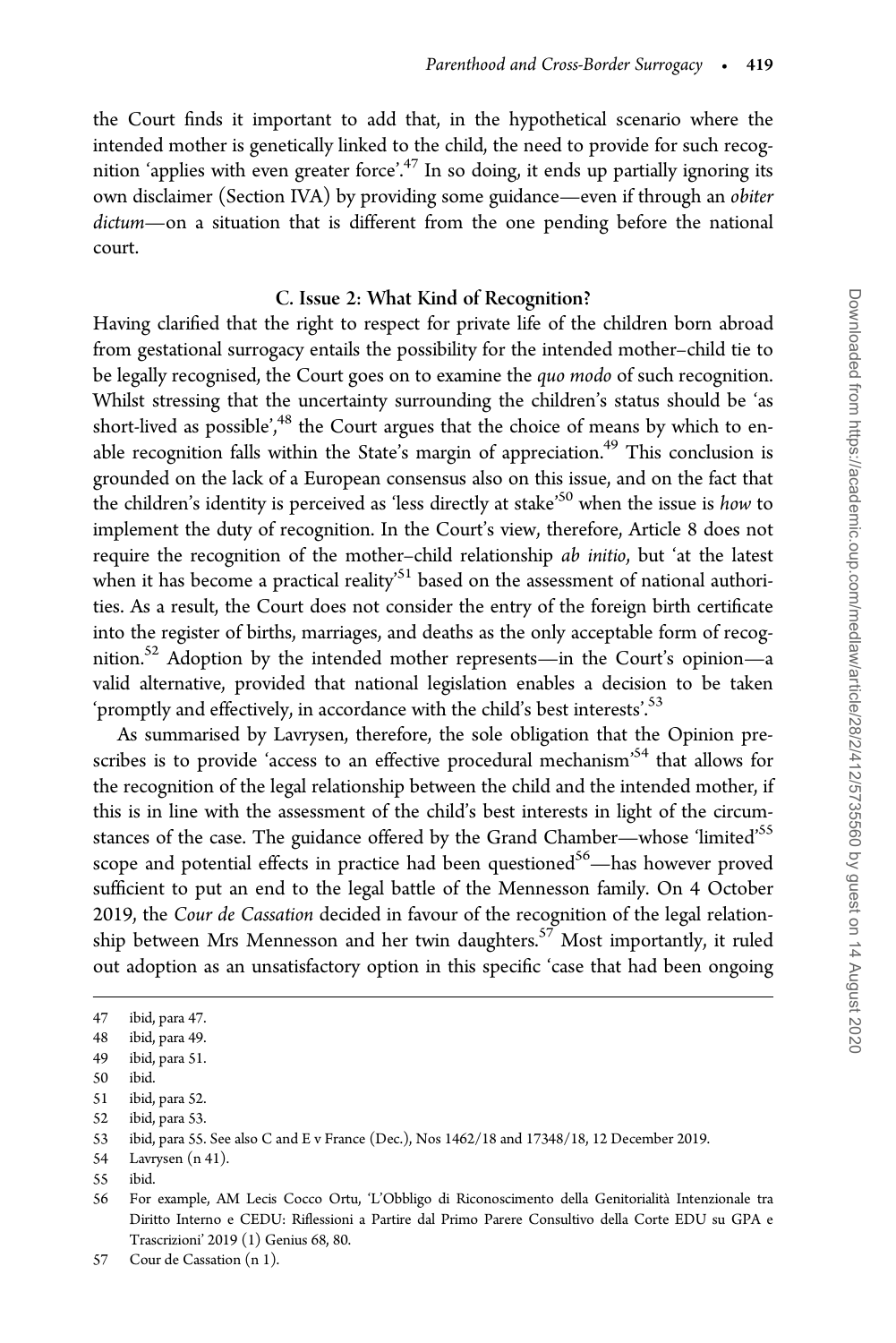for more than 15 years',<sup>58</sup> and held that the recognition of the foreign birth certificates that designate Mrs Mennesson as the 'legal mother' of the twins can no longer be denied.

#### V. DRAFTING TECHNIQUES: A 'GOOD COMPROMISE'

Having outlined the content of the Opinion, this section scrutinises the drafting techniques used by the Court with the view of examining the actual reach of its intervention. International human rights law does not offer a 'univocal answer'59 and 'may be interpreted to allow both permissive and prohibitionist national approaches to the regulation of international surrogacy'.60 The complexity of the human rights discourse in the domain of surrogacy is visible also in the ECtHR jurisprudence, where the impact of cross-border arrangements on legal parenthood has given rise to diverging views within the Court. Particularly emblematic is the reversal of the Chamber's decision by the Grand Chamber in the case of Paradiso and Campanelli v Italy. In this case, the child—born out of a surrogacy arrangement in Russia—had been placed for adoption in light of a DNA test showing no biological connection with the intended parents. Whilst the Chamber considered the child's removal from Mr Paradiso and Mrs Campanelli in breach of their right to respect for family life,<sup>61</sup> the Grand Chamber found it justified by the need to prevent an illegal situation put in place by the intended parents from being legalised and, therefore, compatible with Article  $8^{62}$ Not only have the Chamber and the Grand Chamber reached opposite outcomes relying on substantially different reasoning; they have both issued judgments that, far from being endorsed by all judges sitting on the Court, have given rise to concurring and/or dissenting opinions.

Disagreement is a possibility also under Article 4(2) of Protocol No 16: 'If the advisory opinion does not represent, in whole or in part, the unanimous opinion of the judges, any judge shall be entitled to deliver a separate opinion.' Despite so, the Grand Chamber did not—in its advisory capacities—take advantage of this opportunity. Possibly motivated by the desire to strengthen its authority, the Court delivered a first, unanimous Advisory Opinion. At the same time, however, if regard is given to the way the Opinion is drafted, the Court seems to hide the inevitable difficulties to express views on a particularly controversial issue—like that at stake—behind procedural caution. Despite acknowledging that the value of Advisory Opinions consists also 'in providing national courts with guidance on questions of principle relating to the Convention applicable in similar cases', $63$  the Court then chooses—at least formally—to tailor its reasoning around the specific case. In addition to the boundaries set in its preliminary considerations (Section IVA), the Court does not miss a chance to remind us of the peculiarities of the Mennesson case and to state that it will 'limit its

60 ibid 431.

<sup>58</sup> ibid, para 19.

<sup>59</sup> Y Ergas, 'Thinking "Through" Human Rights: The Need for a Human Rights Perspective with Respect to the Regulation of Cross-border Reproductive Surrogacy' in K Trimmings and P Beaumont (eds), International Surrogacy Agreements: Legal Regulation at the International Level (Hart 2013) 428.

<sup>61</sup> Paradiso and Campanelli v Italy, No 25358/12, 27 January 2015.

<sup>62</sup> Paradiso and Campanelli v Italy [GC], No 25358/12, 24 January 2017.

<sup>63</sup> Advisory Opinion (n 2) para 26.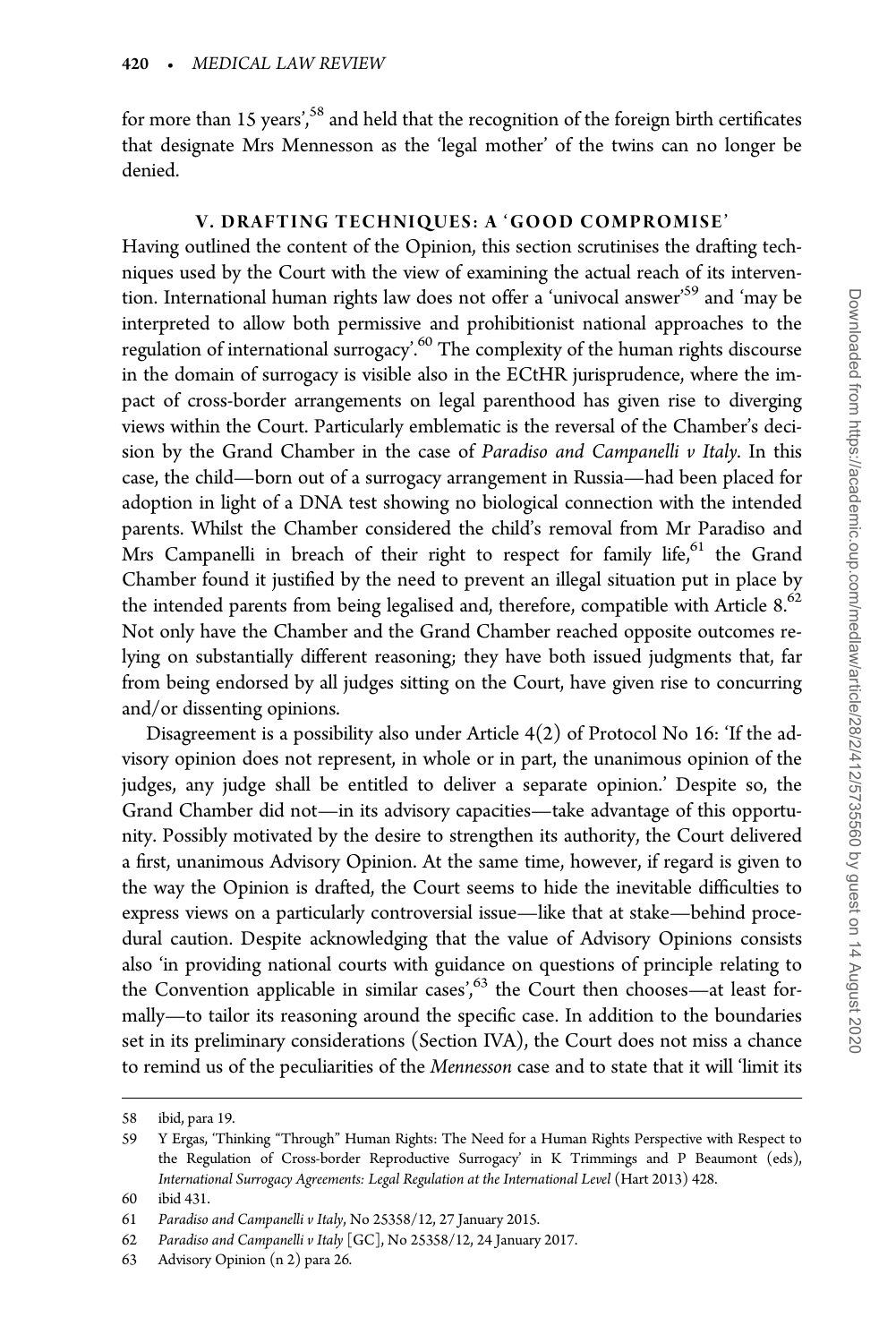answer accordingly',  $64$  also when addressing the two issues raised by the Cour de Cassation. The Court's multiple attempts to restrict the scope of its Opinion can, therefore, be read as an externalisation of its awareness of the delicate complexity of the issue at stake: not just in the merits (ie ethical and moral dimensions of surrogacy), but also as far as the Court's relationship with national authorities is concerned.

On the one hand, the prudent attitude shining through the Opinion is in line with the requirement set by Article  $1(2)$  of Protocol No 16, according to which an Advisory Opinion can be requested 'only in the context of a case pending' before the requesting national court or tribunal. On the other hand, however, it has been rightly pointed out that there is no provision in the Protocol that states that the Court has to similarly confine its response to such context.<sup>65</sup> The Court's choice to restrict its views to the context of the Mennesson case has been considered even 'at odds with'<sup>66</sup> Protocol No 16's general aim of to provide guidance on questions of principle related to the interpretation and application of the Convention.<sup> $\hat{6}$ 7</sup> The idea underlying this critique is that, if the Advisory mechanism is truly expected to reduce the Court's caseload, the ECHR system would rather benefit from Opinions that transcend the specific case and anticipate foreseeable difficulties that might emerge in similar future cases.

While sharing the above concerns, it is herein argued that the Court's first Advisory Opinion ought to be appreciated as it contributes, in its current form, to realising the Court's 'twin role'.68 In other words, it provides—thus showing that it is possible—a 'good compromise'69 between the Court's long predominant duty to deliver individual justice and the 'constitutional role' Protocol No 16 aims to strengthen. These two functions have been often perceived as being in tension. On the one hand, the individual justice approach is premised on the view that the right of individual petition represents the core of the Convention system, the 'Crown jewel of the Convention'.70 The Court's 'primary' duty consists therefore in deciding each application on a case-by-case basis with the purpose of 'provid(ing) individual relief' to those affected.<sup>71</sup> On the other hand, the notion of 'constitutional justice' in the ECHR context has been first used by the Court's then President, Luzius Wildhaber. He envisaged a 'constitutional future'<sup>72</sup> for the ECtHR, where the latter would adjudicate 'essentially public-policy issues',<sup>73</sup> focus on 'decisions of "principle", decisions which create jurisprudence',74 thus developing the standards and clarifying the substantive content of

- 66 ibid.
- 67 Explanatory Report (n 28) para 11.
- 68 Brighton Declaration (n 14) para 35(c).

- 71 Konstantin Markin v Russia [GC], No 30078/06, para 89, ECHR 2012 (extracts).
- 72 L Wildhaber, 'A Constitutional Future for the European Court of Human Rights' (2002) 23(5–7) Human Rights Law Journal 161.
- 73 ibid 163.
- 74 L Wildhaber, 'The Role of the European Court of Human Rights: An Evaluation' (2004) Mediterranean Journal of Human Rights 9, 28.

<sup>64</sup> ibid, para 36.

<sup>65</sup> Lavrysen (n 41).

<sup>69</sup> Jahn (n 4) 823.

<sup>70</sup> J Christoffersen, 'Individual and Constitutional Justice: Can the Power Balance of Adjudication be Reversed?' in J Christoffersen and MR Madsen (eds), The European Court of Human Rights between Law and Politics (OUP 2011) 182.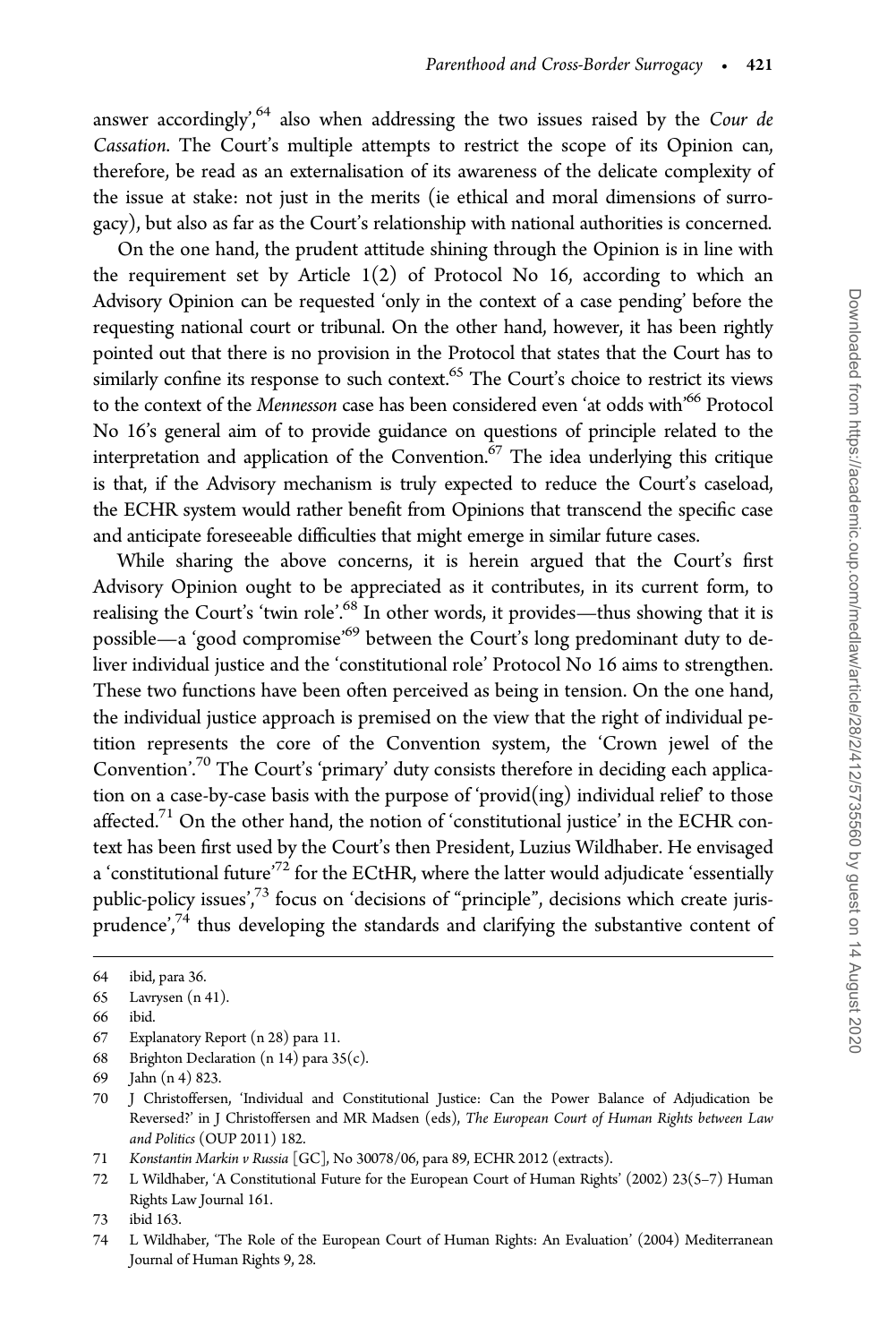the ECHR. The Court itself, when discussing how Protocol No 16 would enhance the Court's 'constitutional' role, explains that: 'Advisory opinions provide an opportunity to develop the underlying principles of law in a manner that will speak to the legal systems of all the Contracting Parties. ... The procedure would thus allow the Court to adopt a larger number of rulings on questions of principle and to set clearer standards for human rights protection in Europe.<sup>75</sup>

The most tangible evidence of the 'good compromise' set by the Court's first Advisory Opinion between these two approaches to justice is paragraph 47. Despite observing (once again) that national proceedings do not concern a situation where the child born from surrogacy has been conceived with the eggs of the intended mother, the Court is unable to resist the temptation to comment on that scenario too: 'the need to provide a possibility of recognition of the legal relationship between the child and the intended mother applies with even greater force in such a case'. Possibly helped by the way the Cour de Cassation framed its first question, the Court seizes the occasion to go 'hors du cadre',  $76$  and to express its views on a situation that is different from the Mennesson case, yet likely to emerge in future cases. In so doing, the Court shows itself willing not only to engage in a 'cercle vertueux du dialogue'<sup>77</sup> with national courts but also to take up a role of 'normative guidance'<sup>78</sup> that goes beyond the single case. More specifically, it seems that the Court uses its advisory jurisdiction also to induce general principles from the specific case pending before the national court. In this particular instance, the Court's role of guidance translates into expressing its normative visions on the relevant factors to determine legal motherhood following surrogacy. In so doing, the Grand Chamber centres its Opinion on the Mennesson case, whilst still giving Contracting States 'some pointers<sup>79</sup> for regulation. What can be learned in view of future cases is examined in the following section.

#### VI. MOTHERHOOD AND SURROGACY

Regardless of their diverse approaches to surrogacy, legislative frameworks across Europe follow the rule mater semper certa est to define who is a mother. In other words, legal motherhood is determined according to the traditional biological/gestational criteria: the woman who is pregnant and gives birth to the child is treated as the child's mother. The attribution of the paternal status is governed by a different presumption—the so-called 'marital presumption'—that identifies the husband of a woman giving birth to a child as the father of the child. In practice, however, surrogacy entails something different. The woman who gestates the child is not the same as the woman who raises the child. Moreover, the man who acts as a father towards the child

<sup>75</sup> ECtHR Reflection Paper on the Proposal to Extend the Court's Advisory Jurisdiction, para 5.

<sup>76</sup> P Deumier and H Fulchiron, 'Première demande d'avis à la CEDH: vers une jurisprudence 'augmentée''?' (2019) (4) Recueil Dalloz 228, 231.

<sup>77</sup> AS Brun-Wauthier and G Vial, 'Gestation pour Autrui: Le Cercle Vertueux du Dialogue des Juges – A propos de l'avis consultatif de la CourEDH du 10 avril 2019' (2019) 22 Revue des Droits et Libertés Fondamentaux <[http://www.revuedlf.com/personnes-famille/gestation-pour-autrui-le-cercle-vertueux-du](http://www.revuedlf.com/personnes-famille/gestation-pour-autrui-le-cercle-vertueux-du-dialogue-des-juges-a-propos-de-lavis-consultatif-de-la-couredh-du-10-avril-2019/)[dialogue-des-juges-a-propos-de-lavis-consultatif-de-la-couredh-du-10-avril-2019/](http://www.revuedlf.com/personnes-famille/gestation-pour-autrui-le-cercle-vertueux-du-dialogue-des-juges-a-propos-de-lavis-consultatif-de-la-couredh-du-10-avril-2019/)> accessed 7 October 2019.

<sup>78</sup> Jahn (n 4) 829.

<sup>79</sup> This expression is taken from T Murphy, 'Judging Bioethics and Human Rights' in MK Land and JD Aronson (eds), New Technologies for Human Rights Law and Practice (CUP 2018) 87.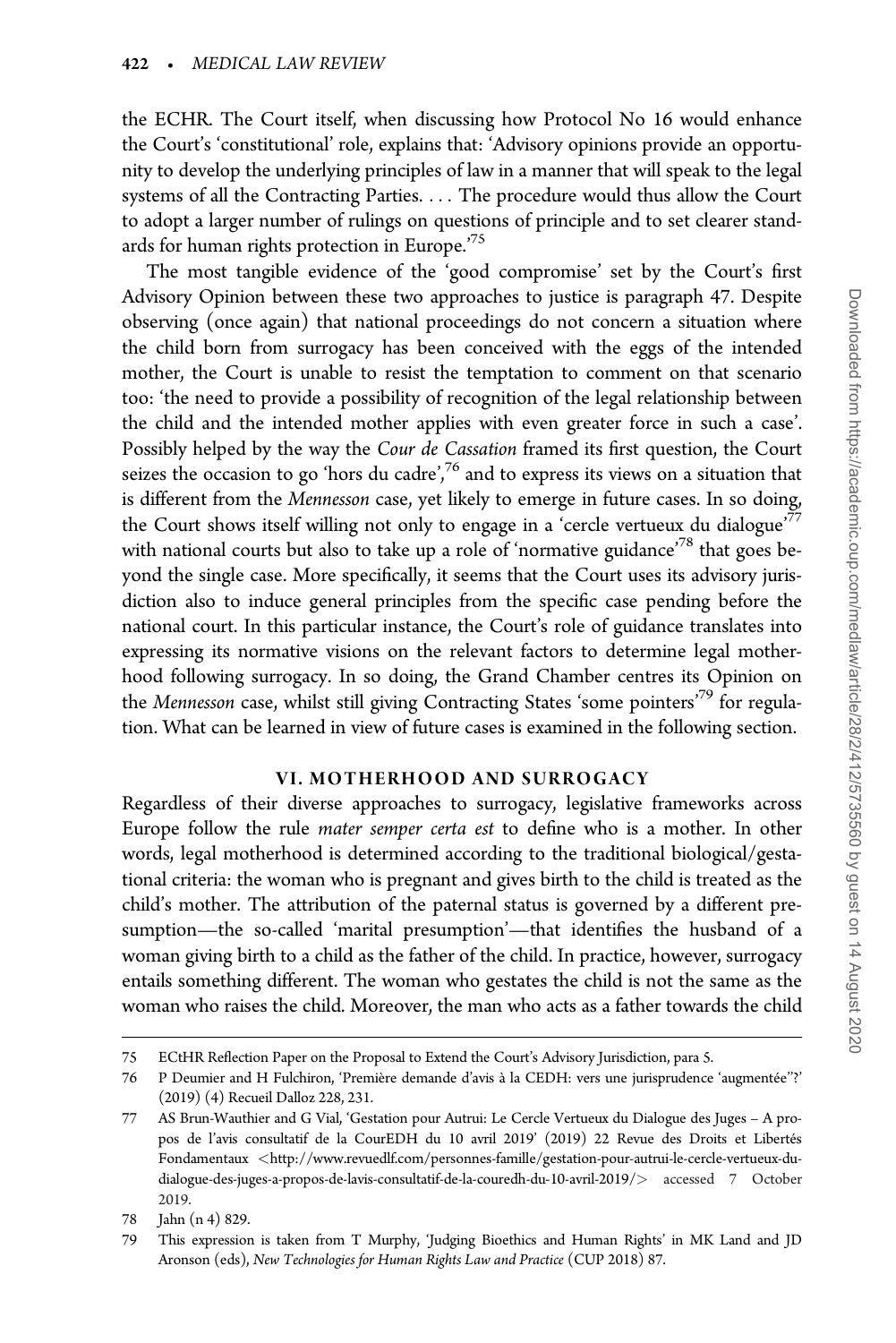is not the husband of the surrogate mother. As such, surrogacy provides legal actors—and society as whole—with precious opportunities of reflection as it questions traditional understandings of who is perceived to be a 'parent', especially a 'mother'.

I have argued elsewhere that, if regard is given to the impact of the wider ARTsrelated jurisprudence on fatherhood, the Court has only partially seized the occasion to re-think what makes someone a legal father in present-day family realities.<sup>80</sup> The Court has indeed started to value the father's intentions and actual involvement in the child's life, but only if they are accompanied by other, 'conventional' features—in primis, biology.<sup>81</sup> In Mennesson, the biological link between the intended father and his daughters was seemingly the 'turning point'<sup>82</sup>: the importance of recognising biological parentage formed indeed a significant part of the Court's reasoning.<sup>83</sup> A biological understanding of fatherhood runs also through the Grand Chamber's decision in Paradiso and Campanelli that, although finding no violation, ends up reinforcing the previous ruling. The purely social nature of the ties between the intended parents and the child constituted one—or possibly the main—obstacle to qualifying their relationship as 'family life'.<sup>84</sup> The 'radical influence'<sup>85</sup> of biological unrelatedness went even further to broaden the width of the margin of appreciation enjoyed by the State and, eventually, to entail a rather loose proportionality analysis.<sup>86</sup>

If the Court's contentious jurisprudence concerning surrogacy contributes to 'constructing' a specific image of the 'father', the Advisory Opinion brings an interesting contribution to the debate on motherhood. It is certainly remarkable that the Grand Chamber interprets the children's right to respect for their private life as entailing the possibility of recognition to the advantage of the social ties existing between the intended mother and her daughters born from surrogacy. In so doing, the Court moves beyond the traditional biological/gestational understanding of motherhood and acknowledges the provision of care as another relevant dimension of 'being a mother' and, more generally, 'being a parent'.

Reading Article 8 as demanding a procedure that allows for formal recognition of intended motherhood in domestic law, however, does not amount to place it on an equal footing to biological parenthood. This becomes particularly clear from the Court's response to the second question raised by the Cour de Cassation. The tenacious hold of biology is visible in two respects. First, in the above-mentioned paragraph 47, the Court seems to suggest that the intended mother that has also a genetic connection with the child would be even more entitled than Mrs Mennesson to

<sup>80</sup> A Margaria, The Construction of Fatherhood: The Jurisprudence of the European Court of Human Rights (CUP 2019) ch 3.

<sup>81</sup> ibid 69.

<sup>82</sup> L Bracken, 'Assessing the Best Interests of the Child in Cases of Cross-border Surrogacy: Inconsistency in the Strasbourg Approach?' (2017) 39(3) Journal of Social Welfare and Family Law 368, 373.

<sup>83</sup> Mennesson (n 17) para 100.

<sup>84</sup> Paradiso and Campanelli (n 62) para 157.

<sup>85</sup> M Ní Shúilleabháin, 'Surrogacy, System Shopping, and Article 8 of the European Convention on Human Rights' (2019) 33 International Journal of Law, Policy and the Family 104, 108.

<sup>86</sup> Paradiso and Campanelli (n 62) para 195.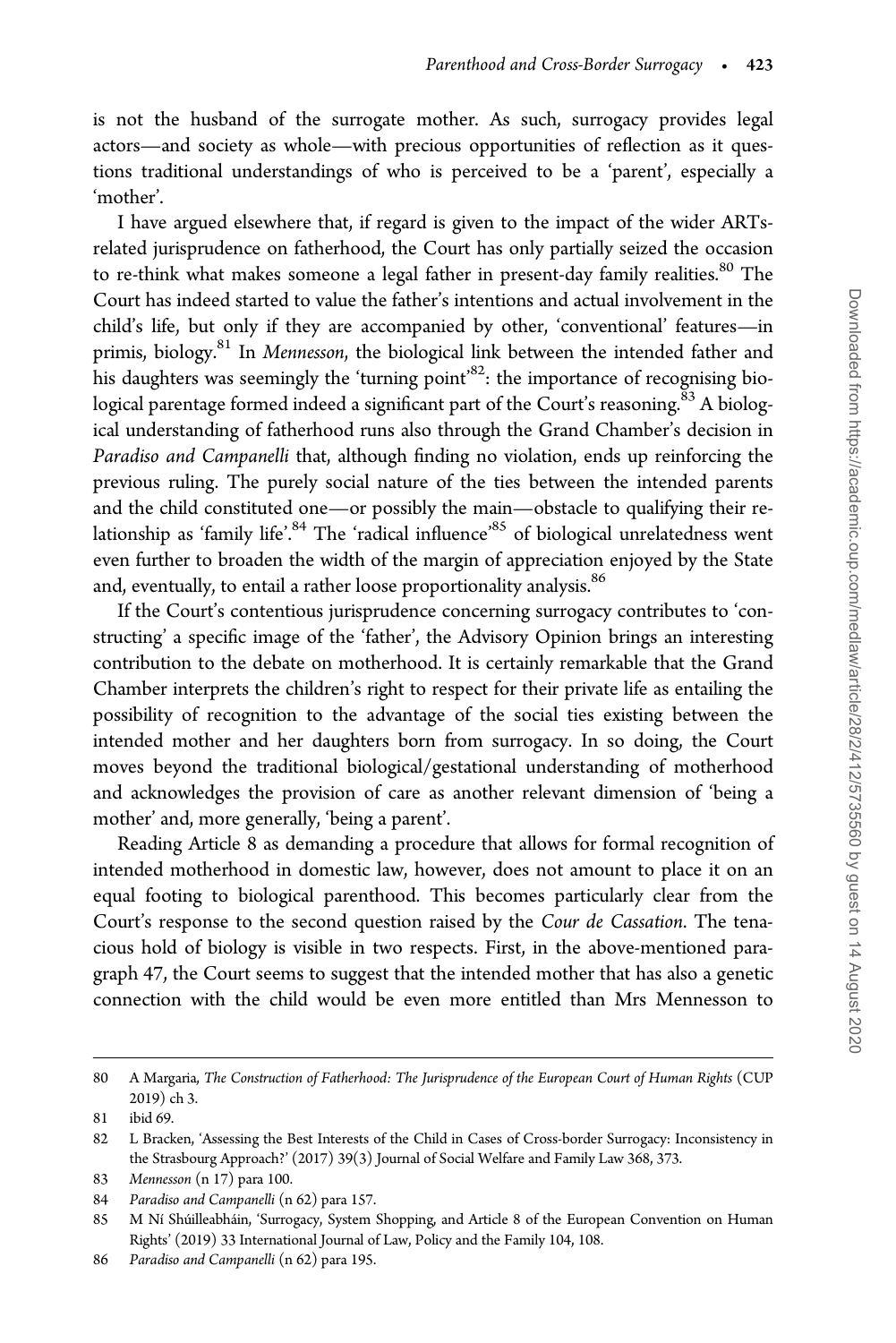obtain the recognition of her legal tie with the child born from surrogacy. Secondly, the Court does not impose specific means of recognition for intended motherhood. Differently from biological fatherhood that has to be recognised ab initio through the entry into the register of births, marriages, and deaths of the details recorded on the foreign birth certificate, States are left to decide how to fulfil their obligation of recognition  $vis \cdot d - vis$  intended motherhood. Hence, whilst strengthening the position of the intended mother, this Advisory Opinion does—at the same time—reiterate the privileged role conferred on biology in establishing legal parenthood.

A final aspect of curiosity is that, possibly helped by the facts of the case at stake, motherhood is herein constructed as a derivative of fatherhood. Before addressing the first issue, the Court observes that the question at stake 'explicitly includes the factual element of a father with a biological link to the child in question' and 'it will limit its answer accordingly'.<sup>87</sup> The Court finds it therefore significant to stress that Mrs Mennesson's parentage arose in the context of a marriage with the biological father. This aspect of the Advisory Opinion is noteworthy because, traditionally, it has been fatherhood to be understood as a mediated relationship, rather than as an autonomous, direct connection between the father and his child. The 'marital presumption' is emblematic of the crucial function that marriage has long played in connecting men to their children. Here, by way of contrast, legal fatherhood is assigned by virtue of biology, and the (marital) connection between the intended parents emerges as one of the factors that make the relationship between the intended mother and her daughters worthy of legal recognition. In other words, the 'privilege' of recognition is extended to the intended mother not only as a result of her involvement in the children's lives but also in her capacity as the wife of the biological father.

An interesting question—potentially for the future—is therefore whether the Court would be willing to adopt the same approach  $vis-\dot{a}-vis$  surrogacy arrangements where the intended mother has a genetic link with the child and/or she is the sole intended parent to have such connection. In the latter case, will the provision of care—and the father's marriage with the mother—be considered sufficient to grant the paternal status to the intended father in a context where biology remains a defining feature of legal fatherhood? Will the biological connection existing between the intended mother and the child constitute a sufficient link in a context where 'the reproductive experience' continues to be perceived as a crucial aspect of motherhood?<sup>88</sup>

In conclusion, the Court confirms but, to a certain extent, also questions the primacy of biological parenthood by reading Article 8 as imposing the obligation to enable the recognition of intended motherhood also notwithstanding the rule mater semper certa est. This Opinion adds therefore, if not a new block, 89 some clarity to the Court's previous jurisprudence on surrogacy: the recognition of the legal relationship between the child and the intended mother is in the child's best interests because not only biological truth but also relational and emotional aspects contribute to developing one's private life and personal identity.

<sup>87</sup> Advisory Opinion (n 2) para 36.

<sup>88</sup> For example, Re TT and YY [2019] EWHC 1823 (Fam).

<sup>89</sup> Ní Shúilleabháin (n 85) 108–09.